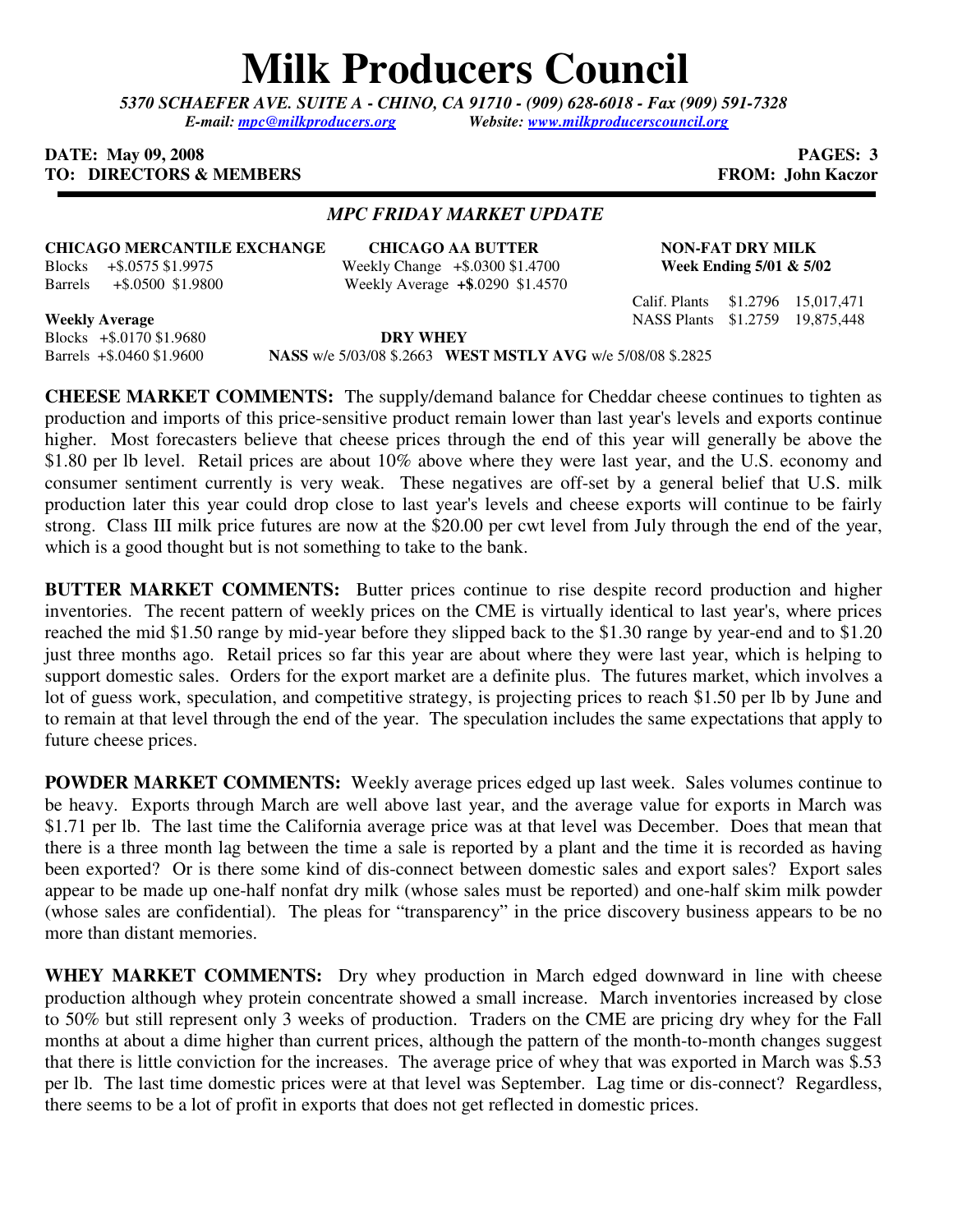## **FRED DOUMA'S PRICE PROJECTIONS… Numbers unavailable this week. Last Week: Quota cwt. \$18.03 Overbase cwt. \$16.33 Cls. 4a cwt. \$14.65 Cls. 4b cwt. \$17.63**

**\*\*\***

**USAGE OF MARCH MILK PRODUCTION GOES TO LOWEST PRICED PRODUCTS; EXPORTS CONTINUE TO HELP CLEAR EXCESS PRODUCTION:** *(By J. Kaczor)* U.S. milk production in March was 2.0% higher than a year ago. That amounted to an increase of 332 million lbs of milk for the month, or 10.7 million lbs per day. Usage of the total production generally followed the pattern of the past several months. The "soft" manufactured category (sour cream, cottage cheese, yogurt, frozen desserts) was somewhat lower than a year ago. Beverage milk sales, which accounts for about 40% of national usage, are still not available, although they are expected to be lower by about 2%. Cheese production was 0.7% lower; Cheddar production was -1.7%. Butter production was +11.5%, nonfat dry milk +18.9%, whole milk powder +127%, and skim milk powder was +301%. **This combination of usages (which also reflects the pattern in California) points to a lowering in the blend price for all milk as usage shifts from the higher priced beverage and cheese categories to butter and powder.** Higher retail prices and the weak economy are believed to be the causes for the slower sales.

Except for dry whey, exports of major dairy commodities during March continued at levels well above year earlier levels. Nonfat dry milk and skim milk powder exports totaled 77.4 million lbs, up 62%, Cheddar cheese exports totaled 6.5 million lbs, up 245%, and butter exports totaled 18.1 million lbs, up 7 times above last March. Dry whey export volume was 36.1 million lbs, a decrease of 27%.

To get a sense of what these exports mean in regard to potential effect on dairy product prices, they need to be considered in relationship to how much was produced and how much was sold domestically.

- Exports of Cheddar cheese in March amounted to 2.4% of the amount that was produced in March. The total amount of American cheese in storage at the end of March was more than 40 million lbs **lower** than a year earlier, so the practical effect of these cheddar cheese exports was negligible.
- Exports of butter in March amounted to 12% of the March's record high production and yet the amount in storage at the end of the month was 33 million lbs higher than last March. That should signal weakness. Butter exports at this level are considered to contribute significant support to butter prices, although much of the support appears to be based upon speculation that U.S. milk production will ease by Fall, and exports will continue at current levels. Butter prices on the CME are again defying basic market indicators.
- Exports of nonfat dry milk and skim milk powder amounted to 46% of the amount that was produced. It is estimated that about one half of these exports was skim milk powder. The amount of nonfat dry milk in storage at the end of the month more than doubled from a year earlier, and now represents about 5 weeks worth of production. Plants and brokers are doing what can be done to trim inventories but, under current conditions, it looks like a losing battle.
- Exports of dry whey amounted to 37% of March production. End of month inventories increased by 18 million lbs. Nonetheless, Dairy Market News reports this market as being steady to firm.

The U.S. dairy industry continues to benefit from a combination of factors that contribute to the current levels of dairy product exports. The droughts in New Zealand and Australia have caused production of milk in those countries to be sharply lower and has affected their ability to fill existing export commitments. The New Zealand drought, particularly, has created an unexpected opportunity for U.S. exporters, at least over the next 5 or 6 months. International demand has come calling, and the weakness in the U.S. dollar has given U.S. exporters a huge advantage over Western Europe exporters.